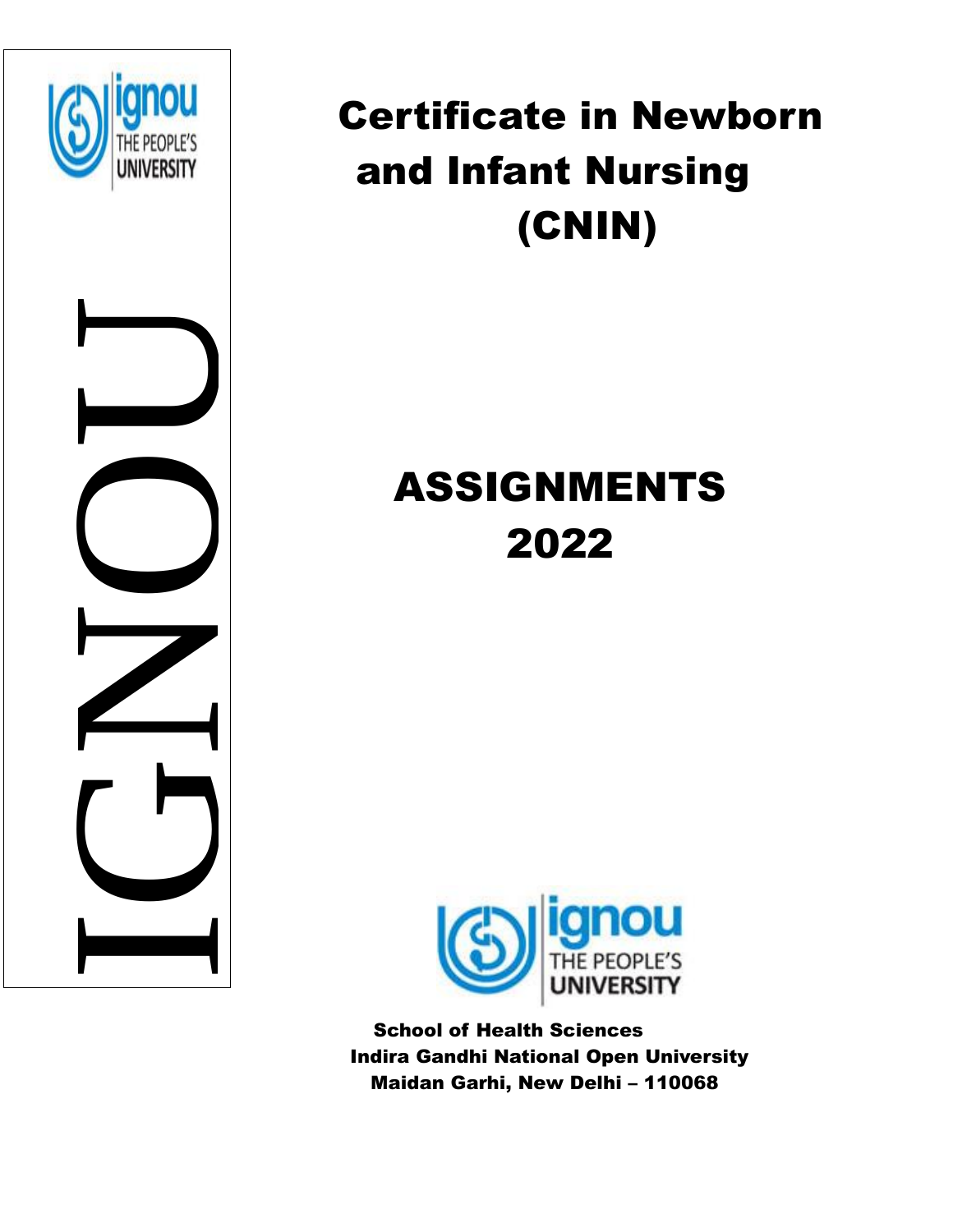#### Dear Students,

There is only one assignment in total and this assignment is compulsory. Please note that you are required to score 50 % marks in the assignment. The assignment carries a weightage of 30 % marks towards the final evaluation in theory component and submission of related assignment is a pre-requisite for appearing in theory Term End Examination for respective course. The subject area of assignment and its last date of submission is mentioned below:

| <b>Last Date of Submission</b>              | <b>Course Code</b> | <b>Blocks Involved</b> | <b>Assignment Code</b> |
|---------------------------------------------|--------------------|------------------------|------------------------|
| <b>January session</b><br>March $15th$ 2022 | $BNS - 115$        | 1,2,3,4,5              | $BNS - 115 / TMA/2022$ |
| July session<br>September $15^{th}$ 2022    | $BNS - 115$        | 1,2,3,4,5              | $BNS - 115 / TMA/2022$ |

Please take note of the following points before writing your assignments:

- Use only foolscap size paper for writing your responses. Only handwritten assignments will be accepted. Typed or printed copies of assignments will not be accepted.
- Tie all the pages after numbering them carefully.
- Write the question number with each answer.
- **All the questions are compulsory.**
- Every assignment will be evaluated out of full mark of 100. Weightage is indicated in parenthesis against each question.

# **Suggestion for writing an assignment:**

Read the assignment carefully. Scan through whole material of the course, answer may be linked within the blocks /units. Draw a rough outline of your answer in your own words. Support your answer from your clinical / community experience. Make a logical order. Then write your answer neatly and submit. Give illustrations and tables wherever necessary .**You may keep a xerox copy of the assignments for future reference. Do not copy from print material.**

Answer each assignment in separate sheets. On the first page of the assignment response sheets, write the Course **Code, Course Title, Assignment Code, Name of your Programme Study Center (PSC) and date of submission. Your Enrollment No., Name and full address s**hould be mentioned in the top right corner of the first page . The first page of your assignments response sheet should look like the format given below:

| Course Code  |  |  |
|--------------|--|--|
| Course title |  |  |
|              |  |  |
| <b>PSC</b>   |  |  |
|              |  |  |

**Please submit the assignment to the Programme In Charge of the Programme Study Centre Alloted to you.**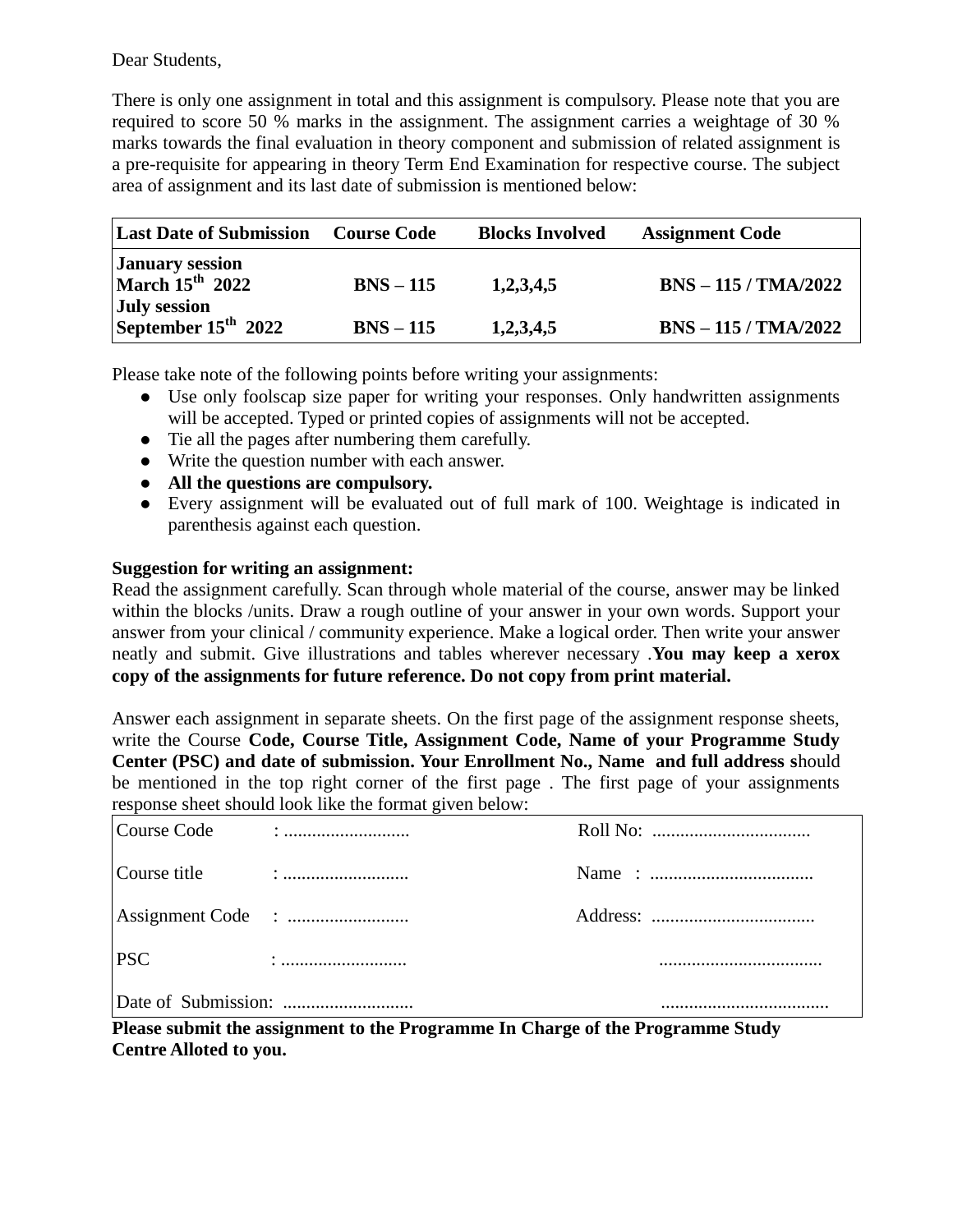#### **NURSING CARE OF NEW BORN AND INFANT Assignment (Block 1-5) (Tutor Marked)**

#### **Programme Code: CNIN Course Code: BNS-115 Assignment Code: BNS –115 /TMA /115/2022 Maximum Marks: 100**

#### **Note: This Assignment has three parts – Part A, B and C**

Part A consists of two long answer questions. Each question carries 15 marks Part B consists of six short answer questions. Each question carries 10 marks Part C consists of four objective type questions. Each question carries 2½ marks

#### **Part A**

- 1. a) Explain the Care of Baby after delivery.
	- b) Describe the Nursing care of Neonate.

 **(10+5=15)**

- 2. a) Define Anorectal malformation.
	- b) Explain "Wing Spread Classification" of Anorectal malformation.
	- c) Discuss the prevention and early detection of Congenital Malformations.

(**1+4+10=15)** 

#### **Part B**

| 3. | a) List types of communication in Neonatal Unit.<br>d) Describe the process of communication on admission and discharge of neonate from<br>Neonatal unit.          |                            |
|----|--------------------------------------------------------------------------------------------------------------------------------------------------------------------|----------------------------|
|    |                                                                                                                                                                    | $(5+5=10)$                 |
| 4. | Discuss the assessment $\&$ classification done for a young infant with feeding problems                                                                           | (10)                       |
| 5. | a) List the benefits of Kangaroo Mother Care (KMC).<br>b) Describe the criteria for KMC.                                                                           | $(5+5=10)$                 |
| 6. | a) Define Exclusive Breast feeding.<br>Explain advantages of Breast feeding.<br>b)<br>Discus the role of Nurse in promotion of Breast feeding.<br>$\mathcal{C}$ )  |                            |
| 7. | a) List the reasons for vulnerability of infants to Fluid Electrolyte imbalance.<br>Describe the role of Nurse in Fluid Therapy.<br>b)                             | $(1+3+6=10)$<br>$(3+7=10)$ |
| 8. | Discuss the significance of Newborn Care.<br>a)<br>List the causes of Neonatal mortality.<br>b)<br>Explain the role of Nurse in Perinatal and Neonatal Care.<br>C) |                            |

**(3+2+5=10)**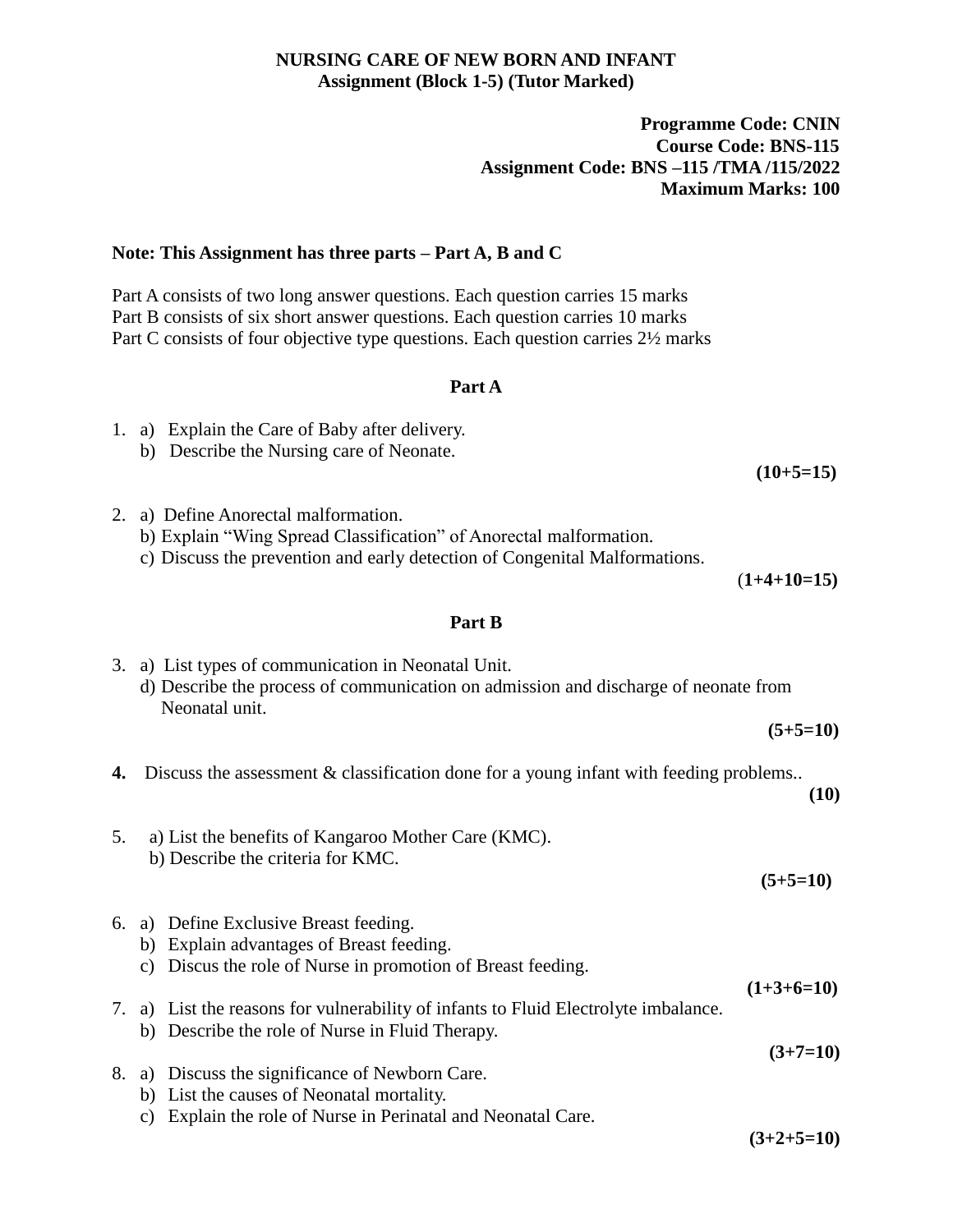#### **Part C**

# 9. **Place tick mark**  $(\checkmark)$  **against the most appropriate answer given under each statement.**

 $(\frac{1}{2} \times 5 = 2\frac{1}{2})$ 

 $(\frac{1}{2} \times 5 = 2\frac{1}{2})$ 

- a) Pallor is assessed at all of the following sites **except:**
	- i) Conjunctiva
	- ii) Nails
	- iii) Tongue
	- iv) Skin
- b) The milk rich in fat is :
	- i) Mature Milk
	- ii) Hind Milk
	- iii) Fore Milk
	- iv) Colostrum
- c) The most common type of Tracheo-esophageal atresia is :
	- i) Type-5
	- ii) Type-4
	- iii) Type -2
	- iv) Type-6
- d) All of the following are seen in serious Bacterial infection in infants **except**:
	- i) Nasal Flaring
	- ii) Lethargy
	- iii) Pus in umbilicus
	- iv) Jaundice
- e) The ideal mode of transporting a Neonate is**:**
	- i) Transport Incubator
	- ii) Thermocol box
	- iii) Polythene covering
	- iv) Basket

#### 10. **Match the statements given in column A with the terms given in column B**

- 
- b) Heat loss from wet skin ii) Chart book
- c) Cold stress iii) IUGR
- 
- 

#### **Column A Column B**

- a) Malaria i) Evaporation
	-
	-
- d) Home visits iv)  $36^{\circ}$  C to  $36.4^{\circ}$  C
- e) Return Transport v) Chronically ill infant
	- vi) 32° C and below
	- vii) Convalescing infant